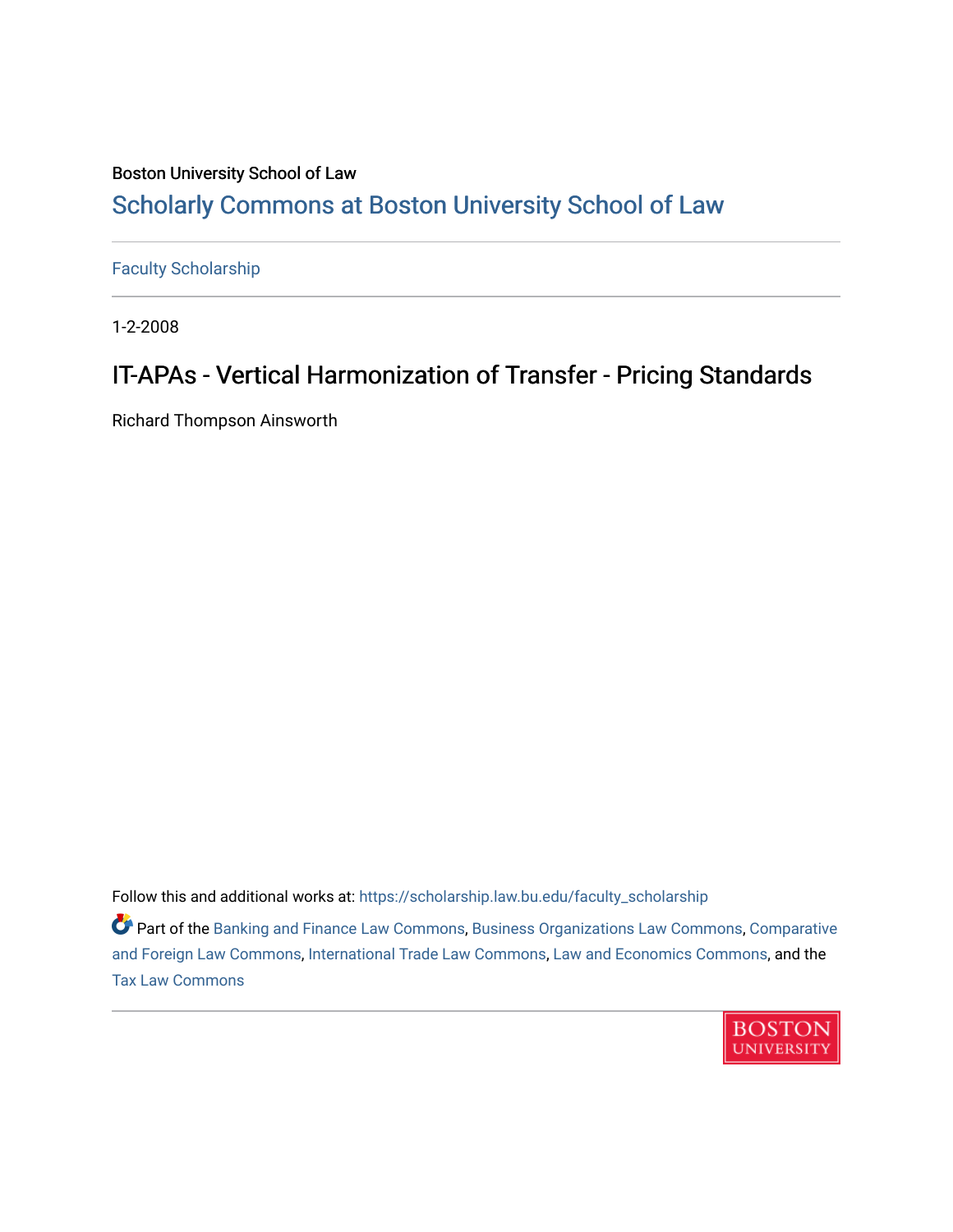# BOSTON UNIVERSITY SCHOOL OF LAW

WORKING PAPER SERIES, LAW AND ECONOMICS WORKING PAPER NO. 07-29



## **IT-APAS – VERTICAL HARMONIZATION OF TRANSFER-PRICING STANDARDS**

RICHARD THOMPSON AINSWORTH

This paper can be downloaded without charge at:

The Boston University School of Law Working Paper Series Index: http://www.bu.edu/law/faculty/scholarship/workingpapers/2007.html

The Social Science Research Network Electronic Paper Collection: http://ssrn.com/abstract=1032577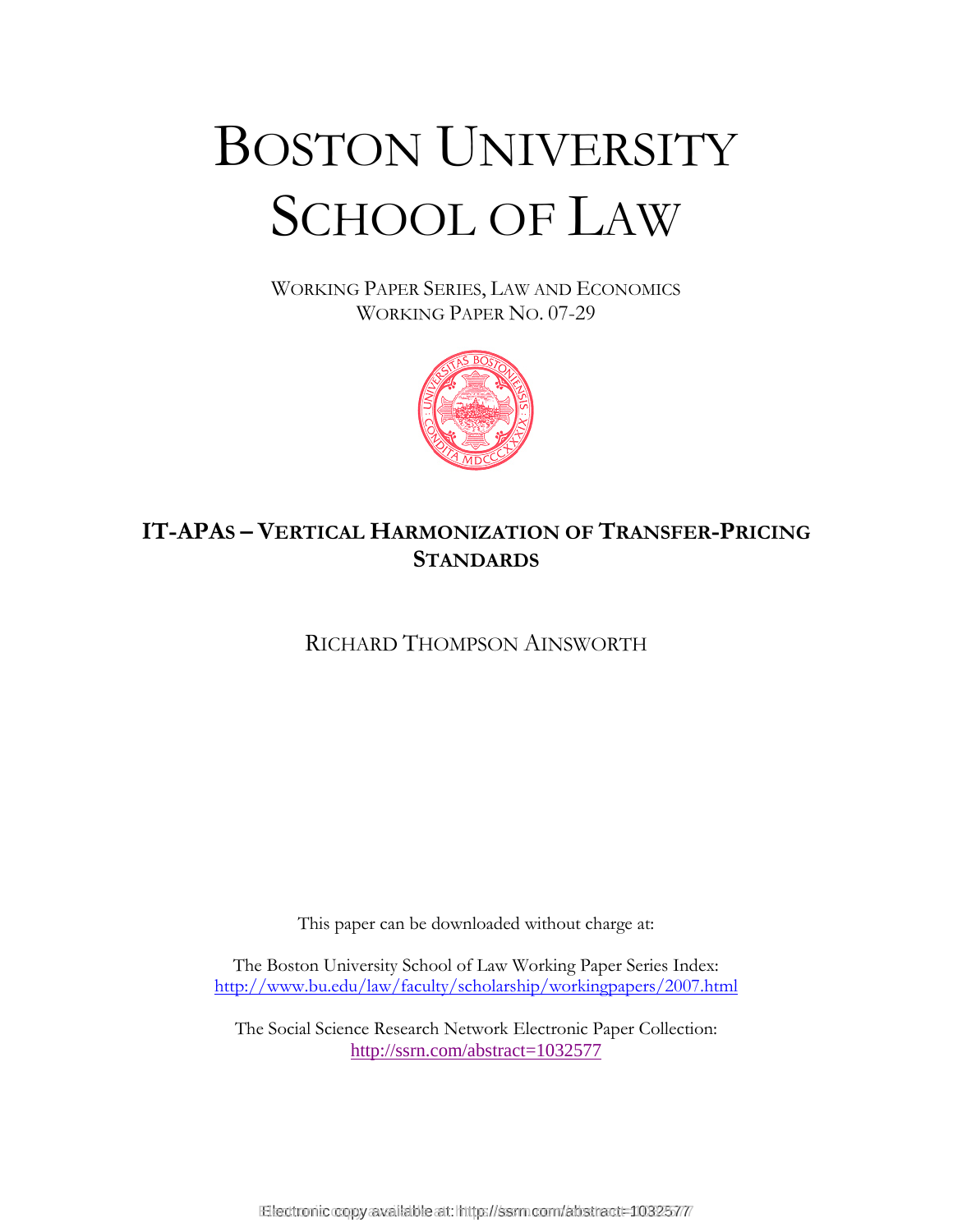#### IT-APAs – VERTICAL HARMONIZATION OF TRANSFER PRICING STANDARDS

#### Richard Thompson Ainsworth

 There are three separate spheres of transfer pricing analysis – income tax, customs and VAT – and the rules among them are not harmonized. Could they be, and if so, how should they be?

The World Customs Organization (WCO) and the Organization of Economic Cooperation and Development (OECD) have begun considering these questions. Multinational enterprises (MNEs) would certainly be pleased if progress could be made. An ideal outcome for MNEs would be a single global set of transfer pricing rules (a monolithic standard) applied across all taxes and within all jurisdictions. A more limited outcome appears more reasonable, at least in the short and medium term. Three basic paths are being pursued at this point: (1) homogenization; (2) validation; and (3) vertical harmonization.

 The primary forums within which the WCO/ OECD are assessing the current state of transfer pricing rules has been the First and Second Conferences on Transfer Pricing and Customs Valuation (May 3-4, 2006, and May 22-23, 2007). With an ultimate goal of determining if harmonized pricing methodologies can be forged, these conferences have concluded so far: (a) that more analysis is needed; (b) that harmonization will require adjustments on all sides; and (c) that pilot projects (real world statutory and administrative efforts to harmonize) or case studies in harmonization (hypothetical fact patterns) are needed to facilitate consideration. Although the first conference focused only on income tax and customs harmonization; the second conference complicated the inquiry by extending it to VAT.

At the present time, there is no comprehensive global assessment of the current state of transfer pricing rules across income tax, customs and VAT in the academic literature. This article serves as a first effort in that regard. It also introduces themes that are developed in a longer work that endeavors to fill in some gaps.<sup>1</sup>

#### The Three Paths Considered

Homogenization, validation, and vertical harmonization are by no means the only ways forward. They simply represent current thinking. Additional approaches are likely to be brought forward over time. The three current paths can be summarized as follows:

*Homogenization.* This approach envisions a grand blending of differences among transfer pricing rules in income tax, customs and VAT. Homogenization seeks to derive a monolithic set of transfer pricing norms. It seeks a standardized approach to valuation

<sup>1</sup> *See* Richard T. Ainsworth, *IT-APAs: Harmonizing Inconsistent Transfer Pricing Rules in Income tax – Customs – VAT*, RUTGERS COMPUTER & TECH. L.J. (forthcoming, 2007).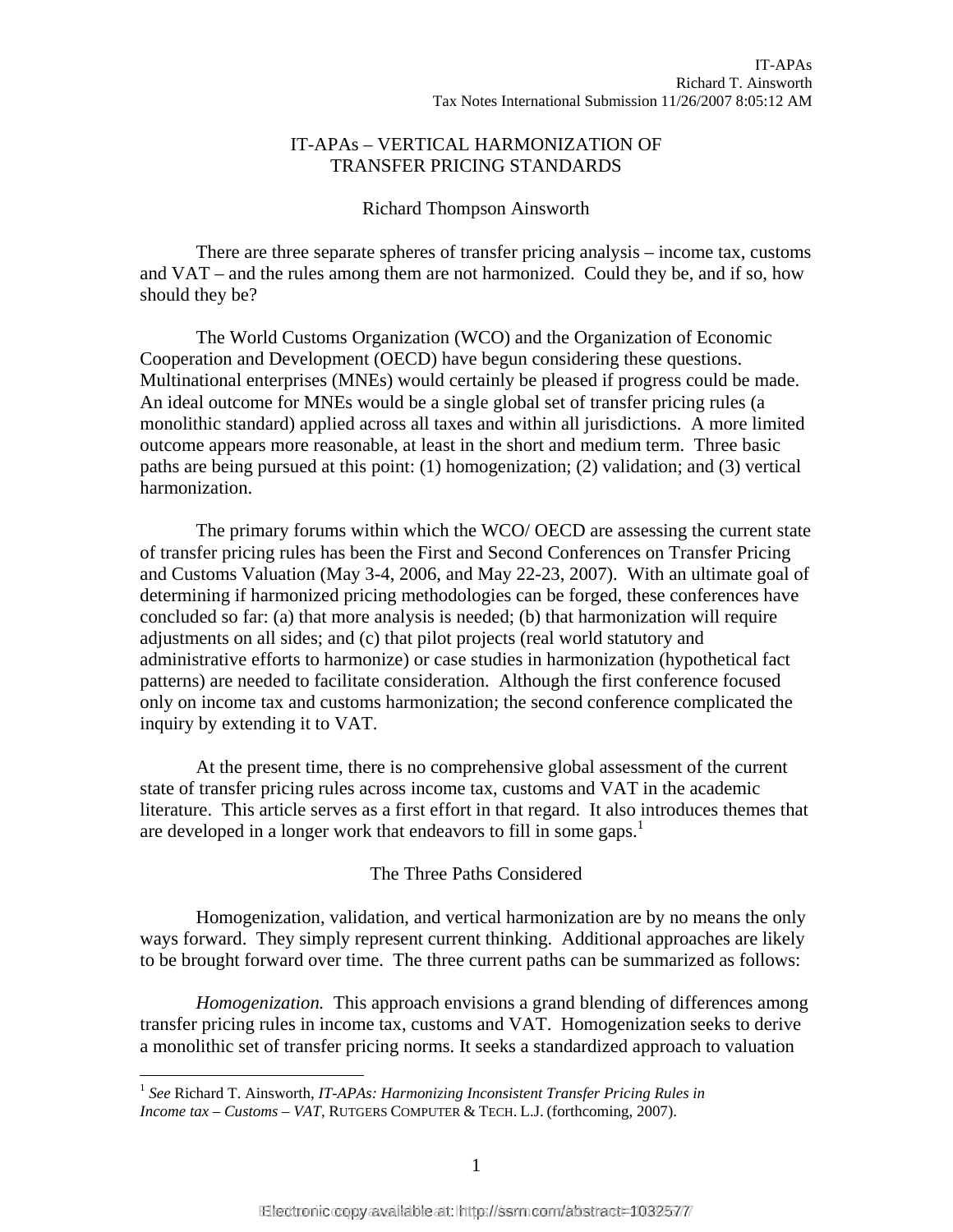that would be universally acceptable across all taxes, and across all jurisdictions. The other options are more limited.

*Validation*. This approach keeps current income tax, customs and VAT transfer pricing regimes in place. It focuses on building bridges between these systems (through interpretation or otherwise) so that the determination of an arm's length price under one regime could be accepted (validated) as an appropriate valuation under another tax. Validation, like homogenization, makes single valuation possible, but it does so without setting up a monolithic structure. Multiple systems remain in play, but they necessarily exist within an ordering scheme. Validation presumes a conflict among valuations, but it is a conflict that is resolved in an orderly manner.

Current discussions give precedence to OECD (income tax) valuation. This does not need to be the case. Theoretically, there is no reason why precedence could not be given to customs or VAT valuations, but those positions have not found an advocate. Thus, for example, a validation approach would say – if an arm's length price for the sale of property between related parties is determined to be 10 under the OECD Guidelines, then this amount (subject to adjustments) would form the basis of valuation for customs and VAT purposes.

*Vertical harmonization*. This is the narrowest of the three approaches. It advocates the use of an Information Technology Advance Pricing Agreement (IT-APA) to accomplish what validation accomplishes – but only for those situations where taxpayers have sought this result in advance. Vertical harmonization requires an agreement among income tax, customs and VAT authorities that resolves both theoretical inconsistencies and the timing problems that come with making harmonizing adjustments in advance.

As currently proposed, an IT-APA is unilateral – it harmonizes jurisdiction-byjurisdiction (not across multiple jurisdictions). There is no reason however, why an IT-APA could not be multi-jurisdictional, but discussions have not progressed to this level yet.

An IT-APA requires granular valuations, and is implemented across all taxes in accordance with taxpayer-specific (taxpayer and multi-tax administration agreed) ordering rules. An IT-APA does not set up a global transfer pricing standard (as does homogenization), nor does it give automatic precedence to a particular valuation regime (as does validation). It is envisioned that IT-APAs would become the tax policy cauldrons of new ideas, places of experimentation within which presently undeveloped resolutions to the harmonization questions would be born.

#### **Objective**

This article provides a brief sketch of the diversity of approaches currently considered by the WCO and OECD, and suggests that (at least in the short term) these questions are leading us toward technological solutions – notably, to the *vertical*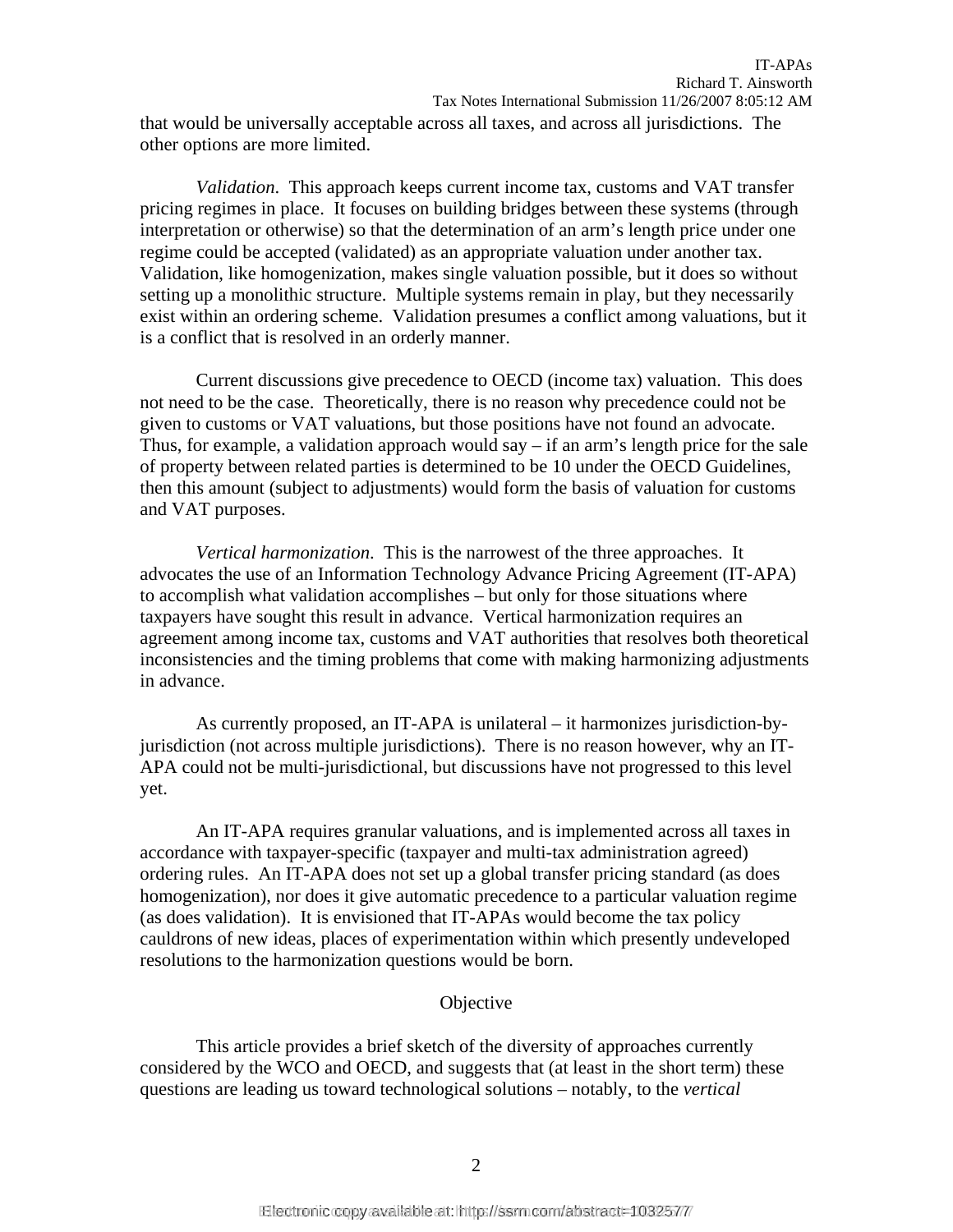*harmonization,* or the IT-APA option. Monolithic transfer pricing standards may be achievable, but the difficulty in designing globally effective or *homogenized* transfer pricing regimes necessarily relegates this approach to the long term.

In the medium term a *validation* system may be possible. One can imagine that we could move forward from country and taxpayer-specific IT-APAs to a multijurisdictional *validation* system. In other words, once prioritizing among regimes is found to be workable, and once specific ordering preferences are established, a validation system can be instituted. The difficulty in quickly doing this is in part political.

Resistance to establishing a uniform transfer price valuation hierarchy across multiple jurisdictions can be expected from two sources. Not only will (a) certain tax administrators resist (VAT administration may not want to defer to customs, and neither may want to yield to the income tax administration), but (b) jurisdictions as a whole may be reluctant to adopt solutions where the priority valuation methodologies (those in income tax, for example) are not well developed domestically. Thus, for example, customs administrators may be uncomfortable yielding to valuations determined under the OECD's income tax guidelines (because they are not familiar with these methodologies, or they do not feel they are sufficiently accurate, or they feel they cannot be applied in a timely manner). Similarly, developing countries may resist change because they collect a high percent of their revenue from border taxes and changing to a regime that would give priority to income tax valuations would mean moving to a poorly developed set of valuation techniques (as a domestic matter.)

#### Trade-Significance

The sheer magnitude of global cross-border (and domestic) related party trade makes harmonization a worthy endeavor. The world's largest multinational enterprises transfer significant volumes of goods, services and intangible property in cross-border (and domestic) related party transactions. In the international area, best estimates are that multinational entities engage in 60 percent of all cross-border *transactions*,<sup>2</sup> or stated in dollar volumes estimates are that more than one third of the *value* of cross-border trade is between related parties.<sup>3</sup> US estimates are that approximately 40 percent of US crossborder trade involves related parties – an aggregate figure that includes, for example, roughly 70 percent of all Japanese imports and 60 percent of all exports by US multinationals.4

The amount of this trade has pressured governments to harmonize valuation rules. Income tax, customs and VAT authorities each demand an accurate valuation of related party supplies, and there is today considerable harmonization of pricing norms within a

<sup>2</sup> Liu Ping, *Transfer Pricing and Customs Valuation: Exploring Convergence*, 2 GLOBAL TRADE AND CUSTOMS JOURNAL 117 (2007).

OECD, *Press Statement – International Conference on Transfer Pricing and Customs Valuation, Brussels, (May 22-23, 2007)* TAX ANALYSTS, Doc 2007-12322 (May 22, 2007). 4

Erwin Diewert, William Alterman and Lorraine Eden, *Transfer Prices and Import and Export Price Indexes: Theory and Practice* in PRICE AND PRODUCTIVITY MEASUREMENT, 1 & 2 (W. Erwin Diewert, Bert M. Balk, Dennis Fixler, Kevin J. Fox & Alice O. Nakamura eds.)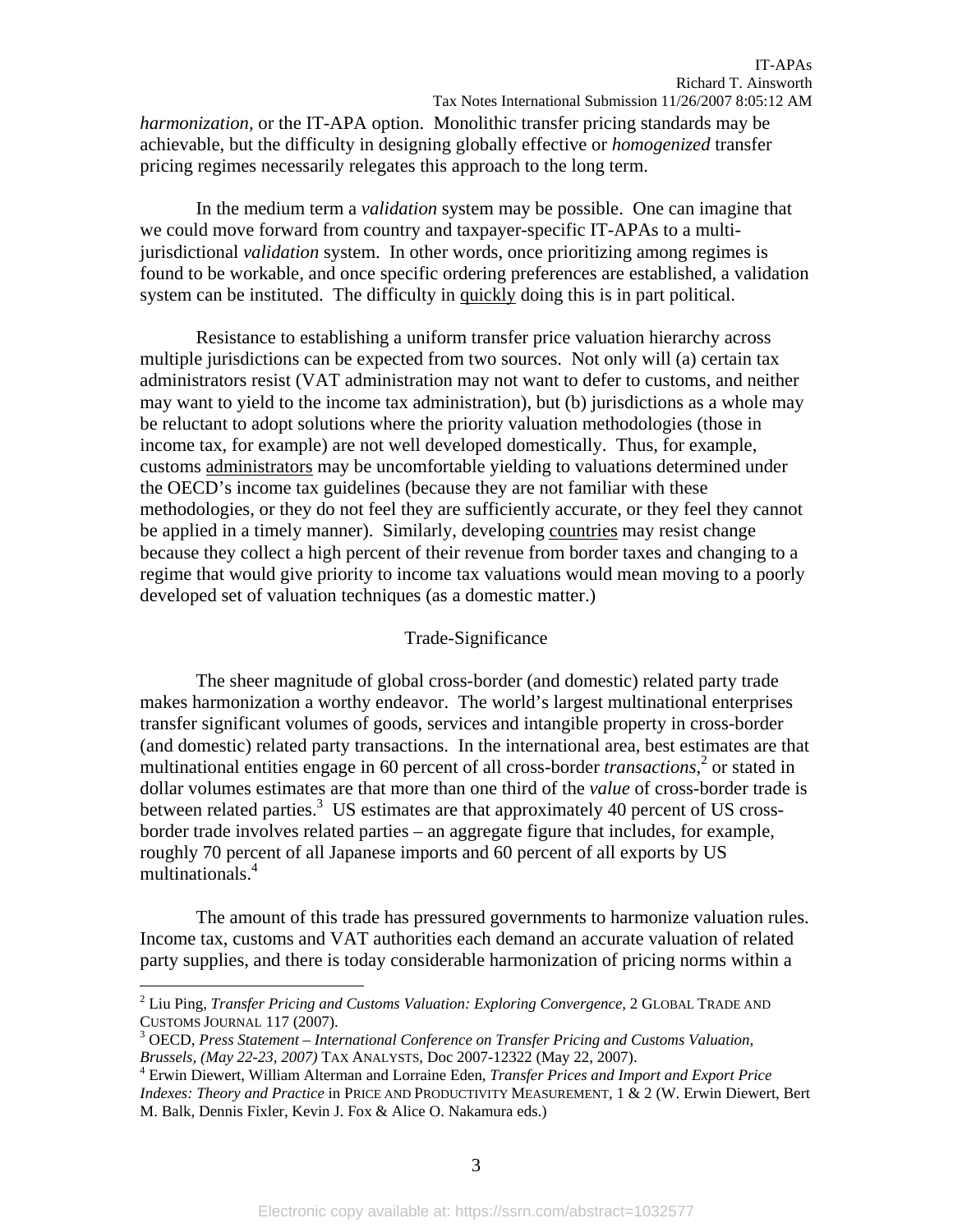single tax type across multiple jurisdictions. International and regional organizations like the OECD,<sup>5</sup> WTO,<sup>6</sup> and the EU Commission<sup>7</sup> have brought about this harmonization (horizontal harmonization).

The business pressure for harmonization has not stopped on the horizontal threshold. The valuation results *within* jurisdictions differ *among* these taxes, so there is a need to go further. The present inquiry therefore has an "unfinished business" gloss to it. Stated another way, the WCO/ OECD are now asking – how can legitimate demands for *vertical* harmonization be advanced without disrupting the *horizontal* harmonies that have already been put in place?

> The Involvement of Multi-national Organizations in Transfer Pricing and the Quest for Convergence

 The OECD (in income tax), the WCO (in customs) and the EU Commission (in VAT) have each assumed leadership positions in the determination of transfer pricing rules. By framing the issue as the *convergence* of transfer pricing norms the WCO/OECD conferences suggest that this is a grand quest for tax symmetry. This framing of the issue makes the topic theoretically very appealing, as well as practically very relevant. Convergence in this context simply sounds right as a tax policy goal. It is difficult *not* to participate. Indeed, the OECD, WCO, EU Commission, as well as the private sector have been active at these forums

However, these *converging transfer pricing regimes* (if that is what they are) are different precisely because they respond (presently and historically) to very different sets of tax problems. There are very good reasons why the institutional advocates and the transfer pricing rules they sponsor look at the same problem differently. This is the context of the convergence problem.

*OECD.* OECD involvement in income tax transfer pricing is derivative of its oversight of Article 9 of the Double Taxation Model Convention on Income and Capital. Originally published in 1963, substantially revised in 1977, and reissued in 1995, the

<sup>5</sup> *See* OECD, TRANSFER PRICING GUIDELINES FOR MULTINATIONAL ENTERPRISES AND TAX ADMINISTRATIONS, looseleaf 1995. The influence of the OECD in establishing transfer price rules in global income tax regimes has been indirect, but comprehensive. The arm's length standard is included in Article 9 of the OECD's Model Tax Convention [OECD, Committee of Fiscal Affairs, MODEL TAX CONVENTIONS ON INCOME AND ON CAPITAL*,* June 1998]. 6

<sup>&</sup>lt;sup>6</sup> The GATT Valuation Code (GVC) sets out customs rules that govern valuation of related-party transactions. *Agreement on Implementation of Article VII of the General Agreement on Tariffs and Trade 1994* included in THE FINAL ACT EMBODYING THE RESULTS OF THE URUGUAY ROUND OF MULTILATERAL TRADE NEGOTIATIONS, April 15, 1994. 7

<sup>&</sup>lt;sup>7</sup> SIXTH COUNCIL DIRECTIVE of 17 May 1977 on the harmonization of the laws of the Member States relating to turnover tax – Common system of value added tax: uniform basis of assessment (77/388/EEC) 1977 O.J. (L 145) 1. On November 28, 2006 the SIXTH COUNCIL DIRECTIVE was repealed and replaced with the RECAST VAT DIRECTIVE (RVD). Council Directive 2006/112/EC on the Common system of value added tax, O.J. (L 347) 1.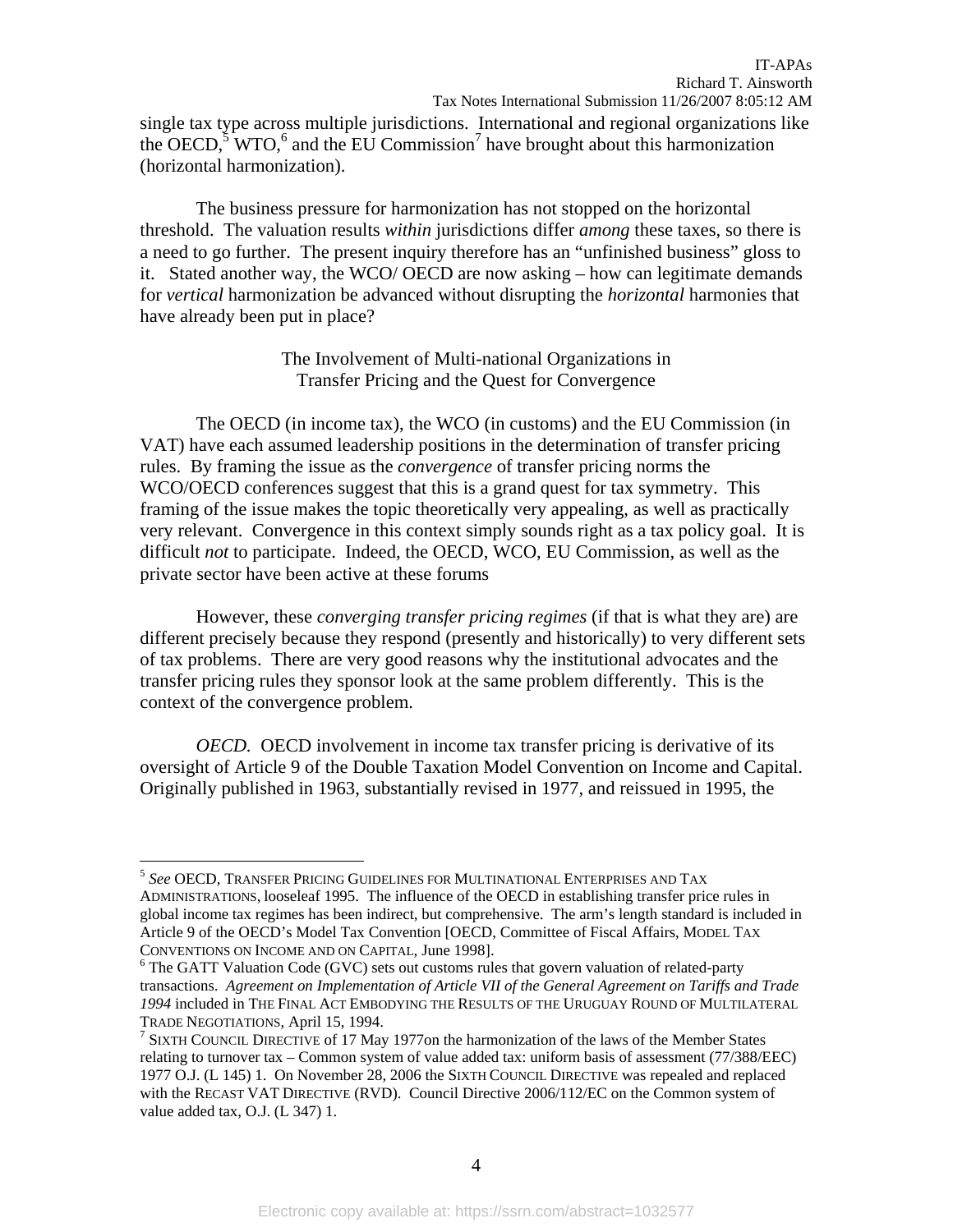OECD Model Convention is the platform upon which the OECD has issued the *Guidelines* as well as a series of reports on transfer pricing.<sup>8</sup>

Thus, the OECD has an immediate interest in the horizontal harmonization of transfer pricing norms in direct taxes, but a tangential interest in the vertical harmonization of the same rules in customs and VAT. Not only is this a domestic tax issue, but it involves indirect taxes that are not within the ambit of the Model Convention.

If however, vertical harmonization was to threaten or disrupt existing horizontal harmonies, the OECD would have an immediate interest and a significant reason for involvement. For example, under a *validation* approach to convergence, if OECD methods are given priority there would be very little concern; but if customs or VAT methods were given priority, the OECD would need to consider this development as it impacts the Model Convention.

*WCO.* WCO involvement in customs transfer pricing flows from its responsibility to administer the technical aspects of the World Trade Organization's (WTO) Agreements on Customs Valuation and Rules of Origin.

The Tokyo Round Valuation Code, or the Agreement on Implementation of Article VII of the GATT, concluded in 1979, established a "positive system" of customs valuation, based on the "price actually paid or payable" for imported goods. This system replaced the Brussels Definition of Value (BVD), which had been in place since the 1950's, and was constructed around notional prices.<sup>9</sup> Because the WTO legal system visualizes the WTO as a "single undertaking" all countries, that are members of the WTO, are bound by all the multilateral agreements constituting the WTO, including the Agreement on Customs Valuation.

The "positive system" (favored by the US, Australia, Canada, New Zealand and eventually the EU) is a transfer-price-based system. The transaction value (free from the influence of the relationship between the parties) is the basis of assessment. Customs applies two tests to determine if the stated price can be accepted as the transaction value: (1) the "circumstances of sale" test determines if the relationship of the parties influenced the price, and (2) the "test values" test which is used to determine whether the transaction value closely approximates one of three types of "test" values. If neither test is passed (that is, if the transaction value of the imported goods is not accepted), then customs determines a substitute value by applying in hierarchical order a set of tests that resemble the traditional OECD pricing methods.<sup>10</sup>

 $^8$  OECD, Transfer Pricing and Multinational Enterprises 1979; OECD, Transfer Pricing and MULTINATIONAL ENTERPRISES – THREE TAXATION ISSUES, 1984; OECD, THIN CAPITALIZATION, 1987. 9

 $\degree$  At the height of its popularity in the 1970's over 100 countries applied the BVD. The BVD was rejected by the US, Canada, Australia and New Zealand. These countries advocated the "positive system" that the EU was eventually persuaded to support, leading to the Tokyo Round agreement.

<sup>&</sup>lt;sup>10</sup> The transaction value of identical or similar goods resembles the comparable uncontrolled price Method (CUP); the deductive value method resembles the resale price method (RSP); and the computed value method resembles the cost plus method (C+). A final fall-back method resembles an "other method." For an in-depth discussion of similarities and differences among these methods see: Richard T. Ainsworth, *IT-*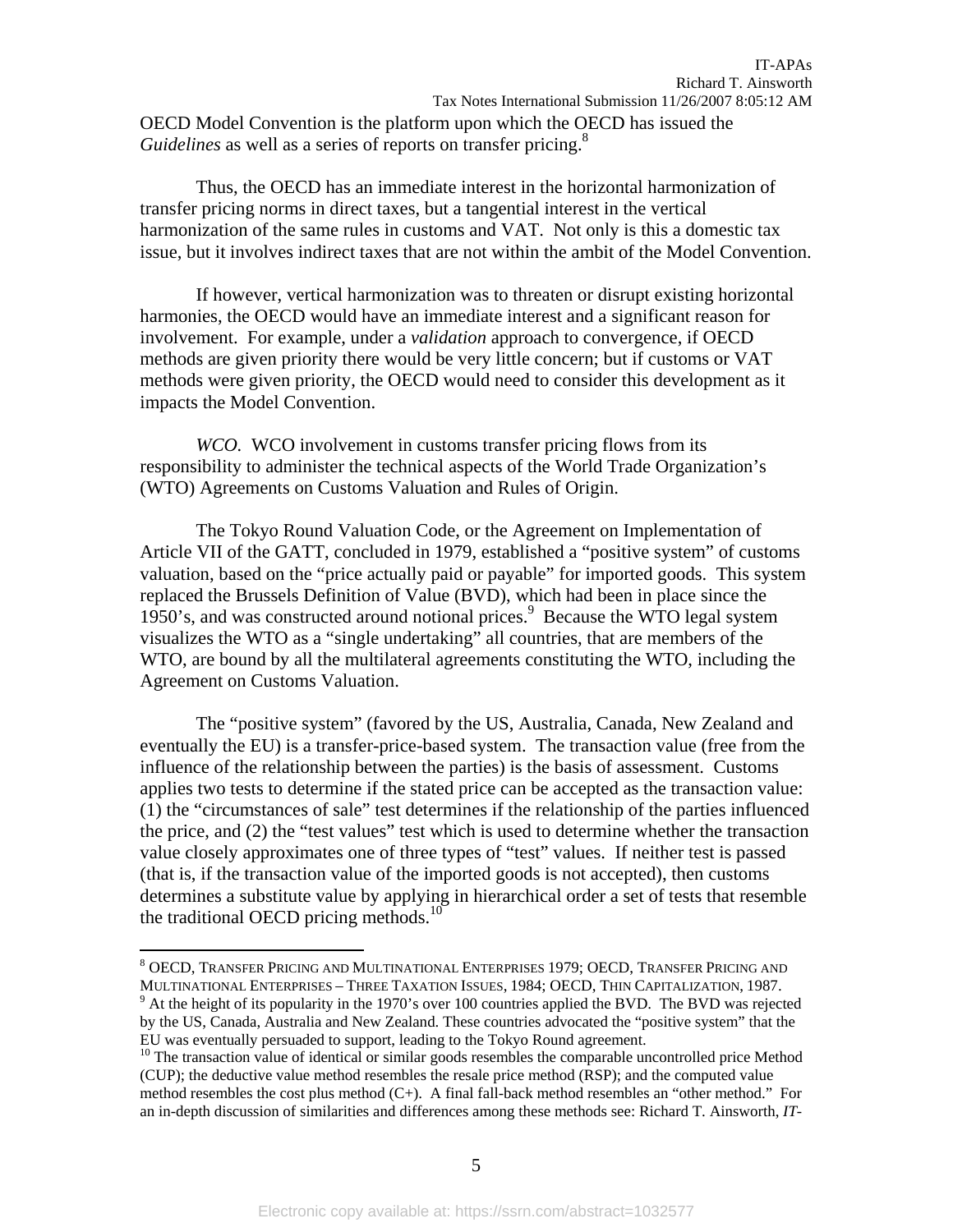Thus, the WCO's immediate commitment is to facilitating the horizontally harmonized GATT Valuation Code (GVC), a code that includes an embedded set of transfer pricing rules used in two places: (a) the "test values" criteria and more fully at (b) the determination of substitute values when relationships have influenced the price. As with the OECD, the WCO does not include within the immediate ambit of its mission a commitment to assuring the vertical harmonization of transfer pricing rules *within* domestic tax systems. However, the WCO does have a tangential interest if efforts at vertically harmonization impact its mission with respect to the interpretation (and the uniform application) of the GVC.

For example, under a *homogenized* approach to convergence a blending would be undertaken with respect to two sets of customs rules. *Homogenization* would blend (a) the "circumstances of sale" test with related party definitions (in income tax and VAT), and it would blend (b) the hierarchy of customs methods with OECD transfer pricing methodologies (and those used in VAT regimes where different). Because the GVC is a WTO document, sanctioning this kind of *convergence* is most likely well be beyond its authority.

A *validation* approach would short-cut this analysis. A *validation* approach could more easily be accommodated by the WCO. If the validation is based on placing OECD methodologies in the superior position, then this approach would hold that any transaction by any taxpayer that satisfied OECD transfer pricing criteria, would (by definition) also satisfy the "circumstances of sale" test for customs purposes. In effect, satisfying OECD methodologies would indicate that the relationship of the parties did not affect the price between the parties. Reaching this result would only be a matter of interpreting the GVC, not fundamentally changing it.

Under the more limited *vertical harmonization* approach, an IT-APA would reach the same results, but the application would be more restricted (applying only to the taxpayer directly involved.) In addition, the analysis would be more detailed (because granular adjustments would be worked out in detail in preparation for automated implementation of the agreement.) Rather than cutting the traditional customs analysis short (as under the validation approach), an IT-APA extends it. The IT-APA would mandate conforming adjustments in tax and accounting records, and it would require invoice corrections in instances where facts or economic assumptions change during the tax year, after importation, or after the filing of returns.

*EU Commission.* EU Commission's involvement in transfer pricing is not confined to VAT, but extends to customs and income taxes. Unlike the OECD and the WCO, the EU Commission has a direct interest in vertical as well as horizontal harmonization of transfer pricing norms within the EU. Even though its jurisdictional scope is regional, not global, the EU Commission is positioned to offer a unique multinational perspective on the *convergence* of transfer pricing norms. As yet, the EU

*APAs: Harmonizing Inconsistent Transfer Pricing Rules in Income tax – Customs – VAT*, RUTGERS COMPUTER & TECH. L.J. (forthcoming, 2007).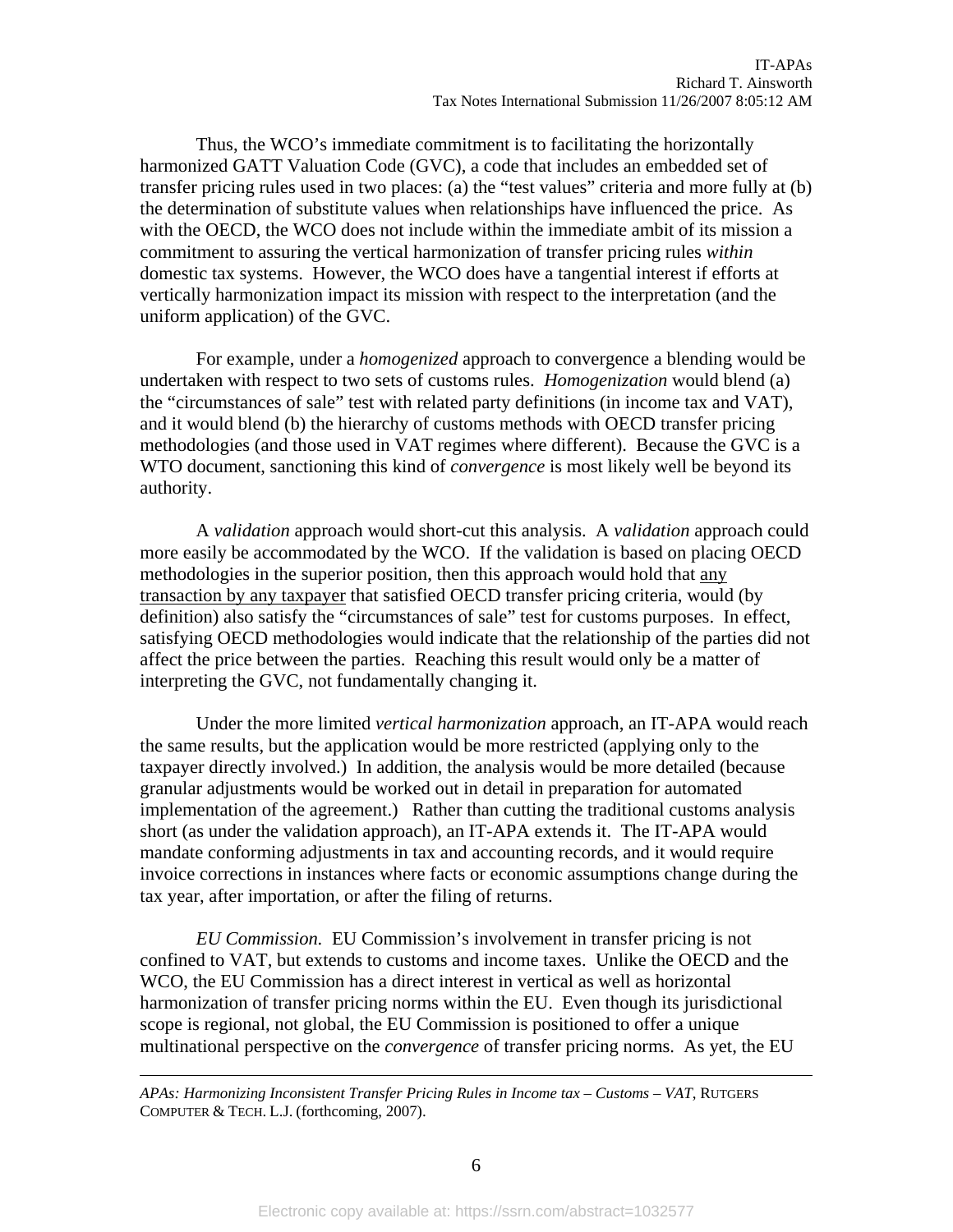Commission has not done so, confining itself to strengthening horizontal harmonies in income tax, customs and VAT transfer pricing norms.

Thus, for example, when the EU Joint Transfer Pricing Forum indicates that it is concerned with:

[t]he existence within the EU of different sets of national transfer pricing rules laying down that transactions between taxpayers under common shareholder control should be taxed as if they had taken place between independent taxpayers undermines the proper functioning of the internal market and represents a large administrative burden on taxpayers ....<sup>11</sup>

it is speaking *only* of transfer pricing in an income tax context. There is no stated concern with *converging* income tax rules with companion transfer pricing rules embedded in the Community Customs Code, $^{12}$  or the Sixth VAT Directive.

Recently the EU Commission extended transfer pricing broadly into the VAT,  $^{13}$ allowing tax authorities to adjust the valuation of certain goods and service transactions if the declared value differs from the "open market value." The EU is not the first to do this – Canada,<sup>14</sup> South Africa,<sup>15</sup> Singapore,<sup>16</sup> Australia,<sup>17</sup> and New Zealand<sup>18</sup> have similar rules – but the EU has certainly attracted the most attention by doing so. However, from the perspective of transfer pricing *convergence*, the Rationalization Directive leaves a lot to be desired. It neither defines related parties ("connected parties") nor does it prescribe pricing methodologies. By leaving these decisions up to the Member States the EU Commission is conforming to convention, focusing on horizontal rather than vertical harmonies, and avoiding (for the time being) the issues inherent in the convergence debate.

Detailed Consideration of Current Positions – Homogenizing, Validating and Vertically Harmonizing Transfer Pricing Rules

<sup>&</sup>lt;sup>11</sup> Commission of the European Communities, Communication from the Commission to the Council, the European Parliament and the European Economic and Social Committee, on the work of the EU Joint Transfer Pricing Forum in the field of dispute avoidance and resolution procedures and on Guidelines for Advance Pricing Agreements within the EU, COM (2007)71 final at 3.

<sup>&</sup>lt;sup>12</sup> The European Community's basic customs legislation is contained in the Customs Code (Council Regulation (EEC) No 2913/92) and the Code's implementing provisions (Commission Regulation (EEC) No 2454/93). Implementing powers are conferred on the Commission which is assisted by a Customs Code Committee.

<sup>&</sup>lt;sup>13</sup> Known by the short hand expression, the "Rationalization Directive," Council Directive 2006/69/EC, O.J. (L 221) 9.<br><sup>14</sup> EXCISE TAX ACT, R.S.C., ch. E-15, §§ 154(1), 153(1) & 155(1) (Can.)

<sup>&</sup>lt;sup>15</sup> 1991 SA REVENUE 89; REVENUE, VALUE-ADDED TAX ACT No. 89 of 1991 at § 10(4)(b) & (c) (South Africa).

<sup>&</sup>lt;sup>16</sup> GOODS AND SERVICES TAX ACT, Cap 117A, at §17(3) & Third Schedule § 1(1)(c) (Sing.).<br><sup>17</sup> A NEW TAX SYSTEM (GOODS AND SERVICES TAX) ACT, 1991 at ¶ 72-5(1)(a) & (b) (concerning supplies without consideration) and at  $\P$  72-70(2)(a) & (b) (concerning supplies with inadequate consideration) (Australia).

<sup>&</sup>lt;sup>18</sup> GOODS AND SERVICES TAX ACT, 1985 at  $\S 10(3)(b)$  & (c) (N.Z.).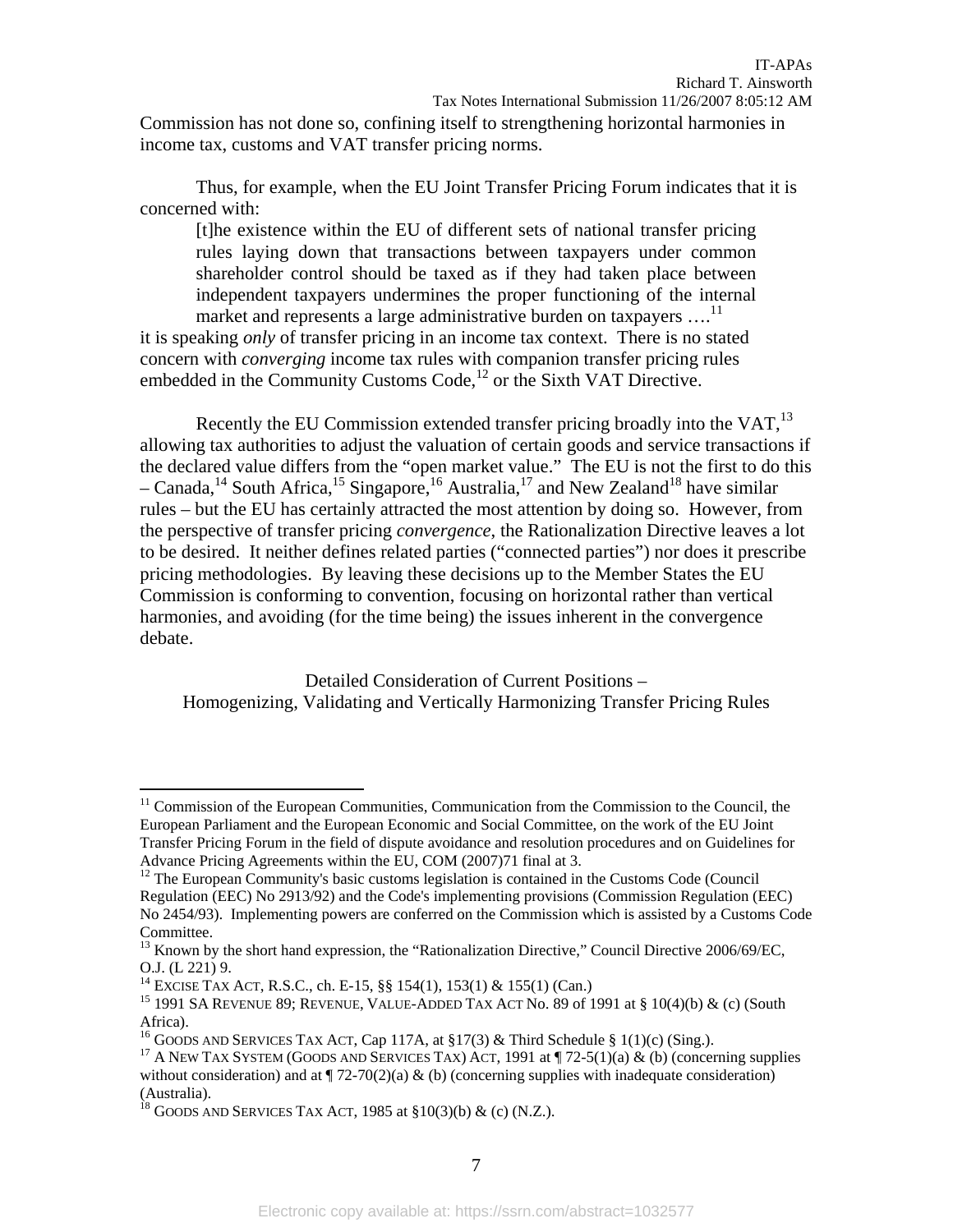*Homogenization*. There are a number of examples of partially homogenized transfer pricing regimes, but full homogenization is elusive (at the present time). There are instances where domestic income tax rules have been adopted by the VAT administration in the same country, as well as instances where domestic customs-based transfer pricing methodologies are followed in that country's VAT. There are however, no examples where income tax and customs methodologies have been successfully homogenized, and only one instance where a national commitment has been publicly made to strive toward this degree of homogenization.

The Russian,<sup>19</sup> Azerbaijan,<sup>20</sup> Turkmenistan,<sup>21</sup> Georgian,<sup>22</sup> Japanese<sup>23</sup> and most recently the Spanish<sup>24</sup> and possibly the Ecuadorian<sup>25</sup> tax systems approach transfer pricing issues for income tax and VAT purposes in a substantially *homogenized* manner. With the sole exception of a valuation question arising on the importation of goods, both the determination of whether or not parties are related, and if so what methods will be employed to determine transactional value are identical. Customs rules are not included.

In contrast, jurisdictions like Botswana,  $2^6$  Lesotho,  $2^7$  and New Zealand<sup>28</sup> adopt customs (not income tax) methodologies to determine value for VAT purposes. In this *homogenization* their rules reflect the only universal in this field – the fact that all jurisdictions *fully homogenize* VAT and customs valuation methodologies at the border for imported goods.<sup>29</sup> In these instances VAT valuation always follows customs. Income tax rules are different (or non-existent).

Although no jurisdiction has homogenized transfer pricing rules across customs and income tax, one country has made a commitment to move in this direction – South Korea. The Korean Customs Service has recently announced that:

We will ultimately establish a harmonized taxation system, agreeable by both tax authorities and tax payers through public hearings where all the parties concerned including transfer pricing experts participate. …

1

<sup>&</sup>lt;sup>19</sup> TAX CODE OF THE RUSSIAN FEDERATION, Part 1, Arts. 20 & 40, Federal Law No. 147-FZ (July 31, 1998).<br><sup>20</sup> TAX CODE OF THE REPUBLIC OF AZERBAIJAN, Law No. 905-IG at Arts. 14.6.3, (Jul. 11, 2000).<br><sup>21</sup> TAX CODE OF TURKME

<sup>&</sup>lt;sup>24</sup> Spanish Act 36/2006 of Nov. 29, 2006 amending the VALUE ADDED TAX ACT 37/1992 (Dec. 28, 1992) Art. 79.5; Royal Legislative decree 4/2004 (the Spanish Corporate Tax Act) was also modified by Act 36/2006 (Nov. 29, 2006) to amend the methodologies for Spanish transfer pricing to specifically adopt the five OECD methods.

<sup>25</sup> Roberto M. Silva Legarda, *Tax Fairness Bill Released for Public Comment*, 46 Tax Notes Int'l 1301 (June 25, 2007) (discussing in detail the Ecuadorian Tax Reform in income tax, VAT and excise taxes). <sup>26</sup> VALUE ADDED TAX ACT, 2000 at Pt. 1, Arts. 2 & 3.

<sup>&</sup>lt;sup>27</sup> SALES TAX ACT, 1995 at Arts. 3 & 4 (Lesotho). <sup>28</sup> New Zealand, IRD Tax Information Bulletin, Vol. 6 No. 14 at 6-8 (Jun. 1995).

<sup>&</sup>lt;sup>29</sup> See for example the rule in the EU at Art.  $11(A)(1)(a)$  of the SIXTH COUNCIL DIRECTIVE; Art. 73 of the RECAST VAT DIRECTIVE (RVD).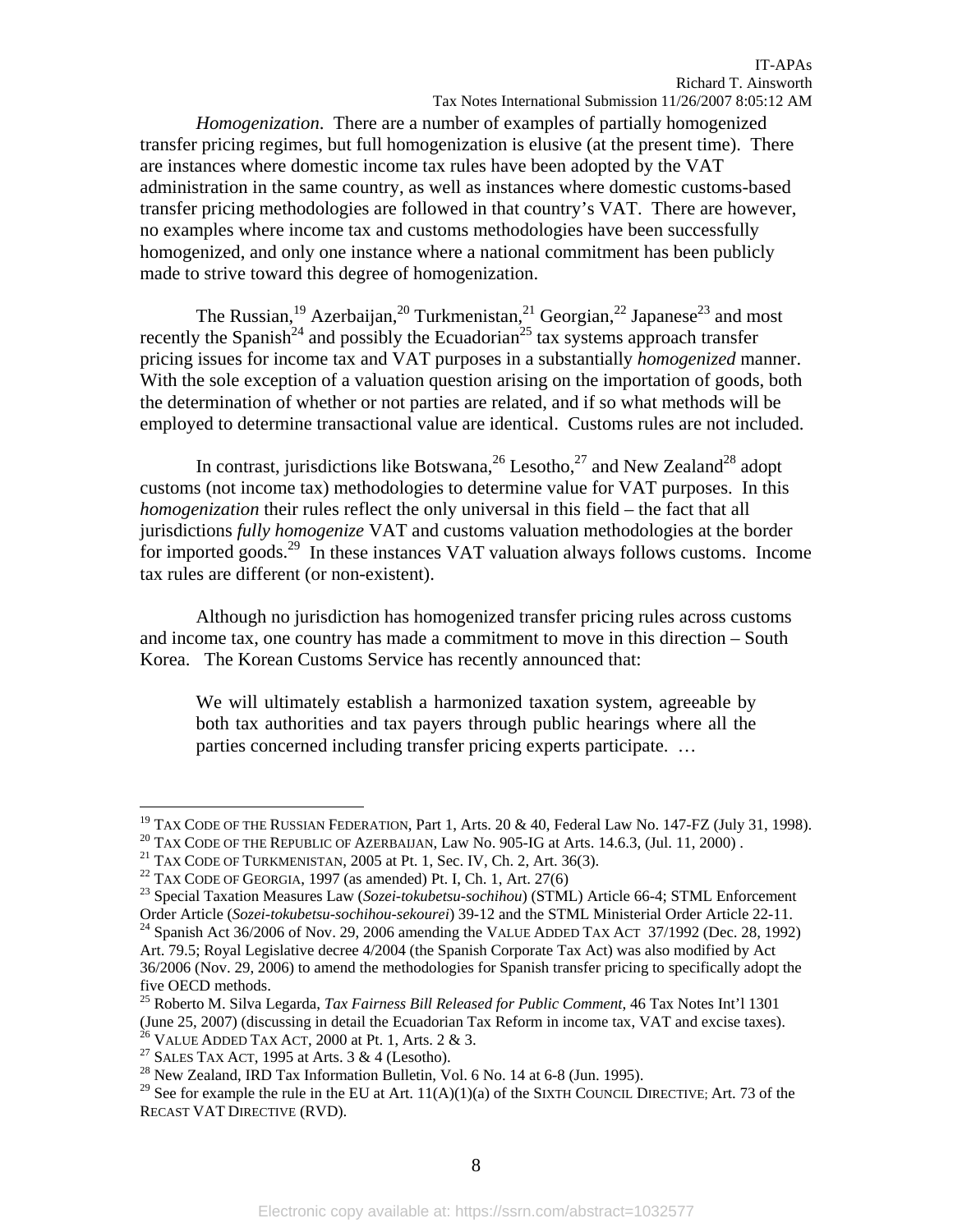Since it is clear that despite the similarities of basic concepts and taxation principles, the two tax authorities still have differences in the specific standards and methods of approach, enactment of the integration of the two systems will proceed after reaching national and international consensus over the necessity of the integration.<sup>30</sup>

 These instances of *partial homogenization*, seen in conjunction with commitments to work toward the homogenization of the income tax and customs rules, gives hope that the grand convergence of transfer pricing regimes that the WCO/OECD is seeking may be achievable, but it may be some considerable distance over the horizon. As the Korean Customs Service indicates this will require both "national and international consensus." It is a long term goal.<sup>31</sup>

*Validation*. Juan Martin Jovanovich has been one of the most consistent advocates for a validation approach to convergence, particularly in the difficult area of income tax and customs rules.<sup>32</sup> This approach keeps current transfer pricing rules within each tax regime in place, but relies on ordering principles that allow one set of rules to override (or "interpret") the other in certain circumstances. The harmony is real, but indirect. In particular, Jovanovich proposes interpreting Article 1.2(a) of the GVC (and its Note) in a manner that would accept and apply determinations of value under the OECD Guidelines for customs purposes.

Jovanovich's approach to convergence is similar to the argument raised before the ECJ in *Ministero dell'Economia e delle Finanze, Agenzia delle Entrate v. FCE Bank plc.*33 If it had been decided in the government's favor this case would have raised a valuation question under the Italian VAT. Because the Italian law is not clear on the valuation methods that should be applied in a VAT context, the Italian Court asked the ECJ if the OECD Guidelines could be applied.

The *FCE Bank* argument in the income tax-VAT context is stronger than Jovanovich's argument in the income tax-customs context, because instead of an "interpretation" of VAT rules, the FCE Bank argument sought a full "override, or replacement" of VAT valuation methods with OECD methods. The substance of the argument was that because the OECD Guidelines underpin the UK-Italian Income Tax Treaty, then the Court could judicially extend these principles to the VAT. The question presented was:

Can the 'arm's length' standard laid down in Article 7(2) and (3) of the OECD model convention on double taxation and the Convention of 21

 $^{30}$  KOREAN CUSTOMS SERVICE AUDIT POLICY BUREAU, ADVANCE CUSTOMS VALUATION AGREEMENT (ACVA) (Apr. 26, 2007) at 14-15.

<sup>31</sup> Liu Ping & Caroline Silberztein, *Customs Valuation and Transfer Pricing*, Session 3, WCO/OECD

CONFERENCE ON TRANSFER PRICING AND CUSTOMS VALUATION (May 3-4, 2006) at slides 21 & 22.<br><sup>32</sup> JUAN MARTIN JOVANOVICH, CUSTOMS VALUATION AND TRANSFER PRICING: IS IT POSSIBLE TO

HARMONIZE CUSTOMS AND TAX RULES? (2002).<br><sup>33</sup> C-210/04, Ministero dell'Economia e delle Finanze, Agenzia delle Entrate v. FCE Bank plc. 2006 E.C.R. 00000. (March 23, 2006).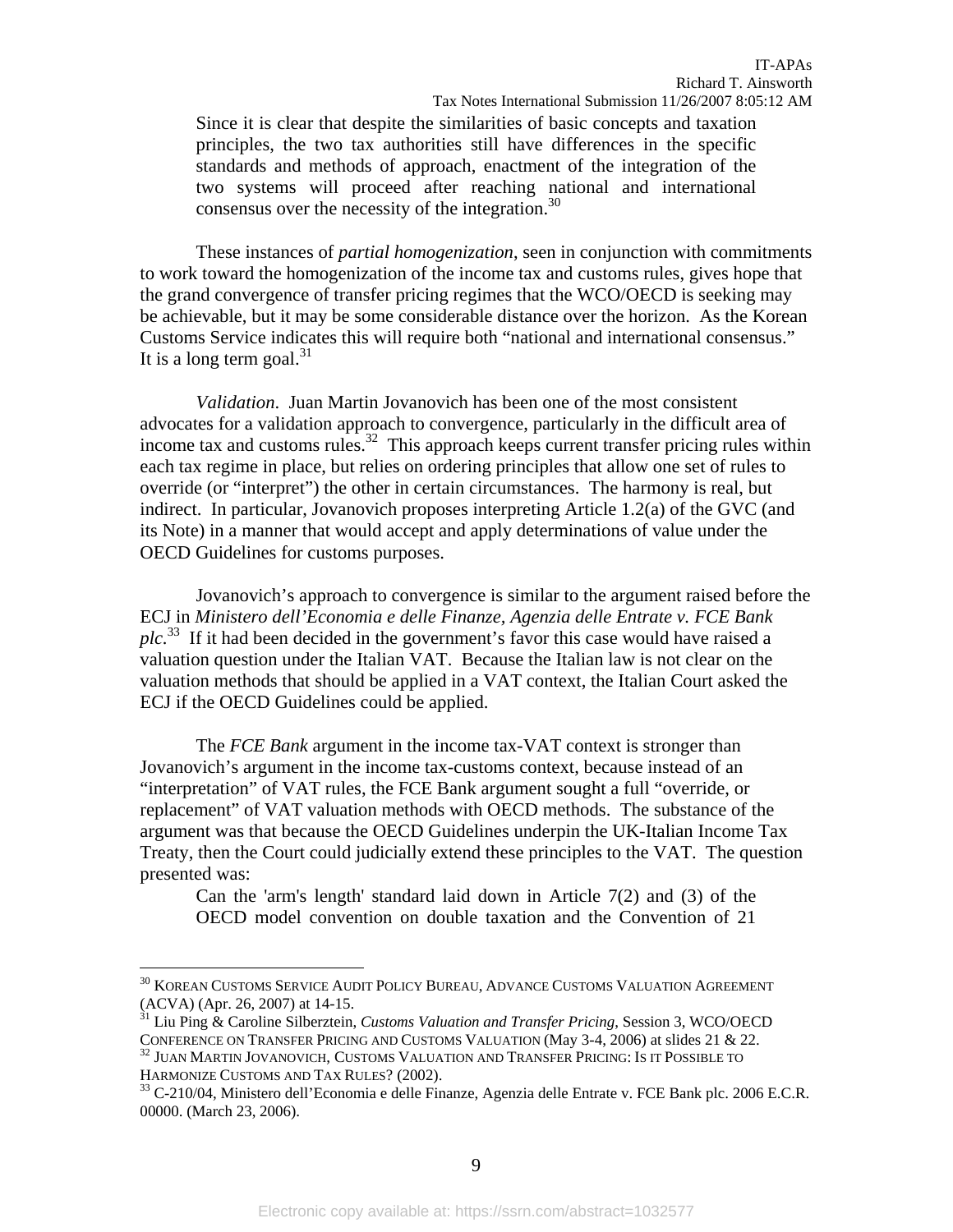October 1988 between Italy and the United Kingdom of Great Britain and Northern Ireland be used to define that relationship?<sup>34</sup>

The ECJ never reached this question (because the case was decided against the Italian government) however, if the ECJ had done so the Court indicates that the OECD Guidelines would be irrelevant. The Court observed:

It should be noted that the OECD Convention is irrelevant since it concerns direct taxation whereas VAT is an indirect tax.<sup>35</sup>

 Although analytically similar, there is a considerable difference between asking a court to judicially extend the OECD transfer pricing methodologies from the income tax into the VAT, and asking the Technical Committee on Customs Valuation (TCCV) to interpret the phrase "circumstances of sale" in Article 1.2 (a) of the WTO Valuation Agreement in a manner that allows the OECD Guidelines to set the arm's length standard for customs.

 Jovanovich's approach is not only appropriate; it is an approach to convergence that has found some acceptance at the national level. As Jovanovich points out, Revenue Canada interprets the GVC in this manner (almost). Canadian Customs, "… will accept, for valuation purposes, a price paid or payable which is derived from one of the methods set out in the [1979] OECD report [Guidelines] unless there is information on prices available which is more directly related to the specific importation  $\ldots$ <sup>36</sup> In Canada, in this context only, OECD Guidelines are given priority over customs rules, as envisioned under Jovanovich's proposal.

The difficulty with the Canadian model however, is that the OECD Guidelines have been extended since 1979, most notably with the inclusion of profit based methods (profit splits and the transactional net margin method), but the harmonized Canadian model has not followed suit. Canadian Customs does not accept the 1995 OECD Guidelines, even though seventeen years have passed since they were issued and even though these Guidelines are followed for income tax purposed in Canada.

*Vertical harmonization*. Although *validation* overcomes many of the most visible barriers to the *homogenization* of transfer pricing rules – notably the fact that the present system is characterized by jurisdictions where inconsistent, partially convergent systems prevail. The dominant jurisdictions are those where there is  $(1)$  income tax  $-$  VAT convergence, and where there is (2) customs – VAT convergence. These approaches are in fundament conflict. Canada presents a minor pattern (3) where there is some income tax – customs convergence.

However, set against this backdrop, it is difficult to see how a *homogenization* can be achieved in the short term. Homogenization is seeking a tripartite solution as in pattern (4) where income tax-customs-VAT rules converge. It is problematical for the

<sup>34</sup> *Id*., at ¶ 20. 35 FCE Bank, *supra* note 33, at ¶ 39. 36 MNR, Memorandum D13-4-5 *Transaction value method for related persons* ¶¶13-16 (Mar. 30 1989).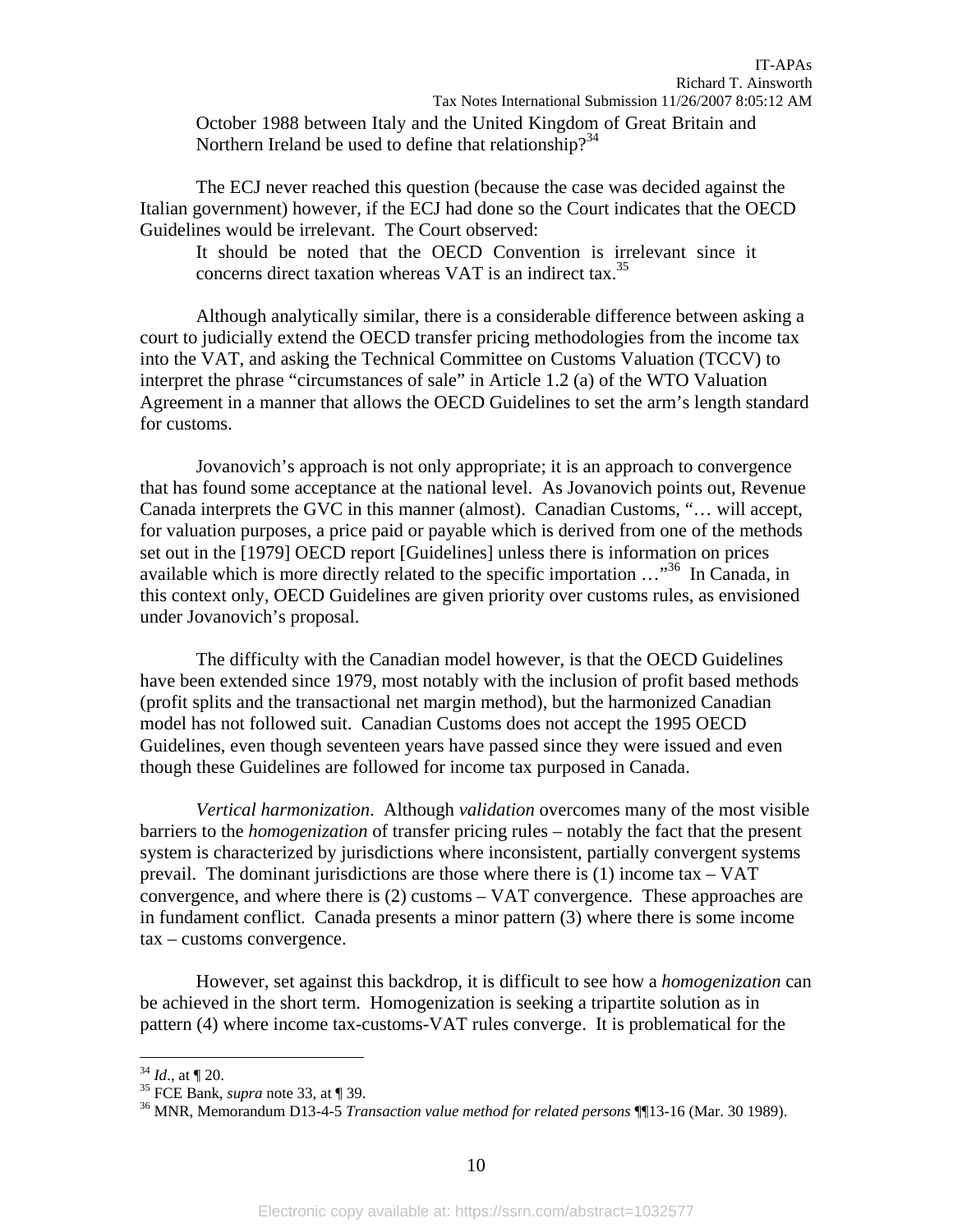advocates of *homogenization* that no jurisdiction presents a workable example of this model. The *validation* option is strengthened precisely because it does not try to make a single set of pricing rules applicable in all instances in all taxes. *Validation* accepts the status quo and focuses instead on building bridges among existing pricing regimes.

However, *validation* presents its own difficulties – problems of ordering, granularity and timing. These are all problems that can be solved, but the way to see their resolution (under the present system) is to work through them on a case-by-case basis – that is, through an APA procedure.

We are being led to a narrower first step than *validation*. An IT-APA approach to convergence has the advantage that it can *vertically harmonize* transfer pricing norms within a single jurisdiction for a specific taxpayer, without disrupting the business processes of the rest of the taxpaying community. The IT-APA fits very well as a fist step. Its workability (and usefulness for this purpose) can be demonstrated if it is considered alongside an assessment of the ordering, granularity and timing problems that hinder a *validation* approach.

**Ordering**. *Validation* presumes a hierarchical ordering of methodologies. Jovanovich prefers OECD rules over the ambiguous GVC at Article 1.2(a). Canada agrees with this approach, but resists importing post-1979 OECD developments into customs. The ECJ see no similar place (priority) for OECD methodologies in VAT valuation rules.

An APA would approach this ordering problem differently. In the fist instance it would be doing things by agreement, not by generally applicable rules. Thus, an APA could establish multiple ordering regimes. It could preference customs valuation methods for certain imported goods, but OECD methodologies when goods are associated with significant intangible values. The VAT could follow customs at the border and income tax domestically. Issues with services might be handled one way if they are closely connected to imported goods, but another way when they are independent of goods transactions. The specific ordering rules would be developed from the facts of the specific taxpayer's business dealings with related parties.

**Granularity**. Granularity is a different concern. It is most likely the underlying reason for Canadian hesitancy to bring OECD profit methodologies into customs valuation. Profit methods are by nature aggregate, annual adjustments, and they fit poorly with transactional tax regimes, like customs and VAT. But this fit is a poor one only if there is no agreed mechanism to associate annual profit adjustments with the discrete transactions that form the tax base for customs duties or VAT. *Validation* convergence proposals ignore granularity. A solution is needed to this problem before *validation* convergence can be seriously considered.

An APA could resolve this concern by establishing allocation or apportionment formulas that would specify (in advance) how aggregate transfer pricing adjustment would flow through to the transactional level. All-purpose formulary allocations of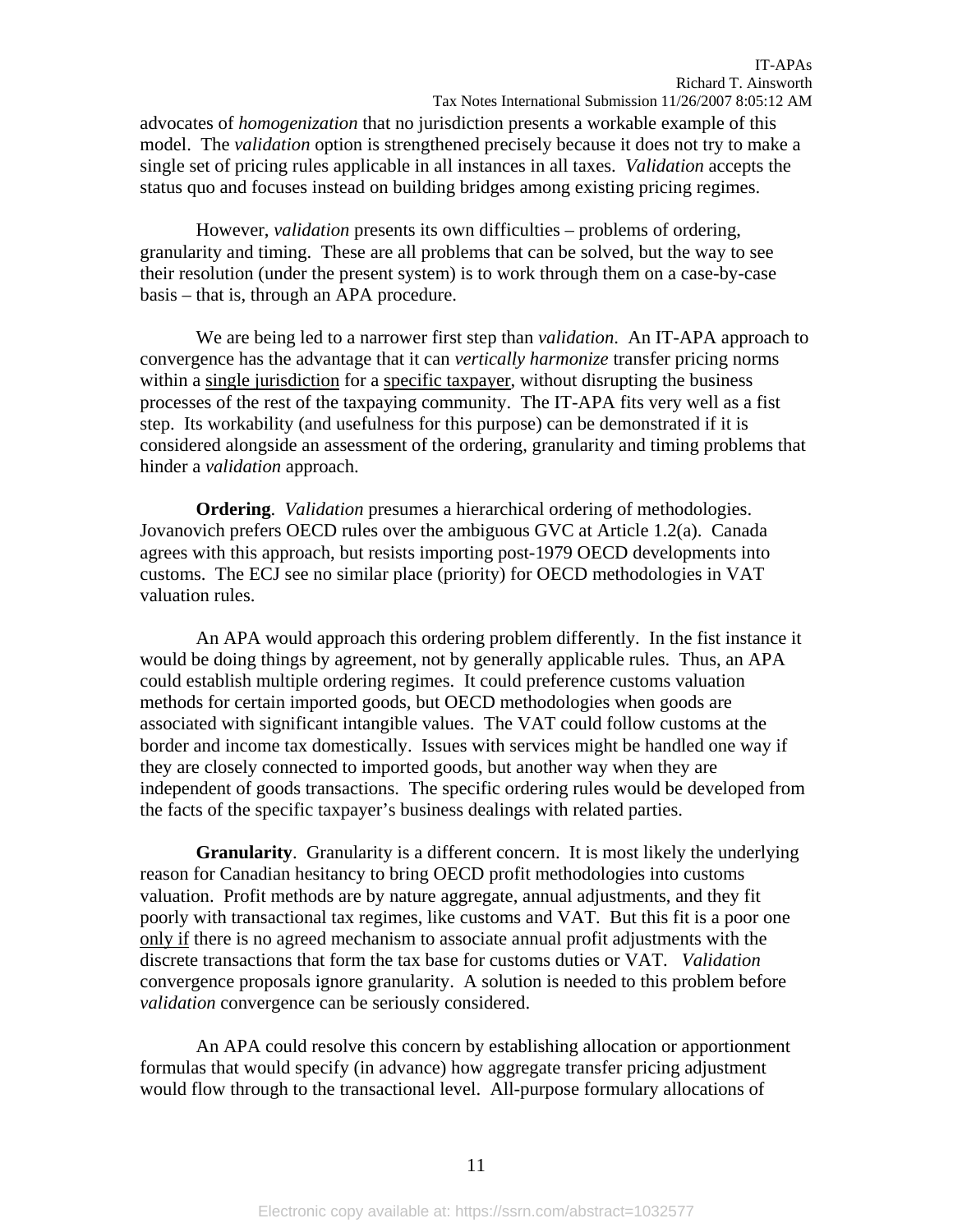valuation adjustments could burden businesses if they are imposed widely, but less so if they are produced out of the business-facts of a specific company. Special concerns will arise when granularity rules impact invoices. However, in the context of an APA this burden becomes more manageable because the rules are tailored. The most workable rules developed under APAs could eventually be adopted more widely, but they would need to stand-up in practice first.

**Timing.** Timing is the third concern. It arises predominantly when income tax pricing adjustments are made long after customs or VAT liability has been liquidated. Reflecting annualized price adjustments in transactional tax bases has been a long standing problem in this area. It shows up when compensating adjustments are made pursuant to a traditional APA; under self-initiated pricing adjustments (allowed under the US system where "prices different from those actually charged"<sup>37</sup> can be used on returns); with adjustments made in conformance with a "commensurate with income" standard; with ordinary audit adjustments; and with measures taken as a result of competent authority agreements. The timing concern is directly related to the ordering problem.

Suppose for example a cost-plus method is determined appropriate for pricing transactions between two related parties. If the arm's length "plus" is determined to be 10%, the estimated costs at the time of the transaction are 100, but the "full costs" are determined to be 130 at the end of the year, but are still further adjusted to 150 pursuant to an income tax audit two years later, should the tax base be  $110^{38}$ ,  $143^{39}$  or  $165^{40}$ ? If OECD pricing rules take precedence, then the tax base for customs and VAT needs to be 165, even though at the time of the transaction the best estimate of cost is 110.

Under present rules the GVC might allow customs to adjust the price to 143. This would occur under a price review clause.<sup>41</sup> However, it is unlikely that the audit adjustment result (165) could be accommodated. This adjustment probably takes place too long after importation to be recognized.<sup>42</sup> Most VAT systems would impose significant penalties if either of these adjustments (143 or 165) were actually made to related party *invoices*.<sup>43</sup>

The practice of making price adjustments very late in time is resisted by transaction tax administrations because it directs audit resources away from core

<sup>37</sup> Treas. Reg. §1.482-1(a)(3). See also H. David Rosenbloom, *Self-initiated Transfer Pricing Adjustments,* 46 TNI 1019 (June 4, 2007).

 $38\ 100 + (100 \times 10\%) = 110.$ 

 $39$  130 + (130 x 10%) = 143.

 $40$  150 + (150 x 10%) = 165.

<sup>&</sup>lt;sup>41</sup> GVC at Commentary 4.1/1 (Commentary 4.1 of the Technical Committee on Customs Valuation) 42 For example 15 months was the limit established for adjustments by US Customs in: *Notice to test the use of reconciliation for adjustments made to the price of imported merchandise by related-party companies under 26 U.S.C. 482,* US Customs Service, Department of Treasury, Vol. 60 Federal Register Bo. 128 (July 5, 1995) 35105.43 Under an IT-APA penalties (but not interest) for late-in-time adjustments to the tax base (that were made

consistent with the IT-APA) would need to be minimized (or eliminated).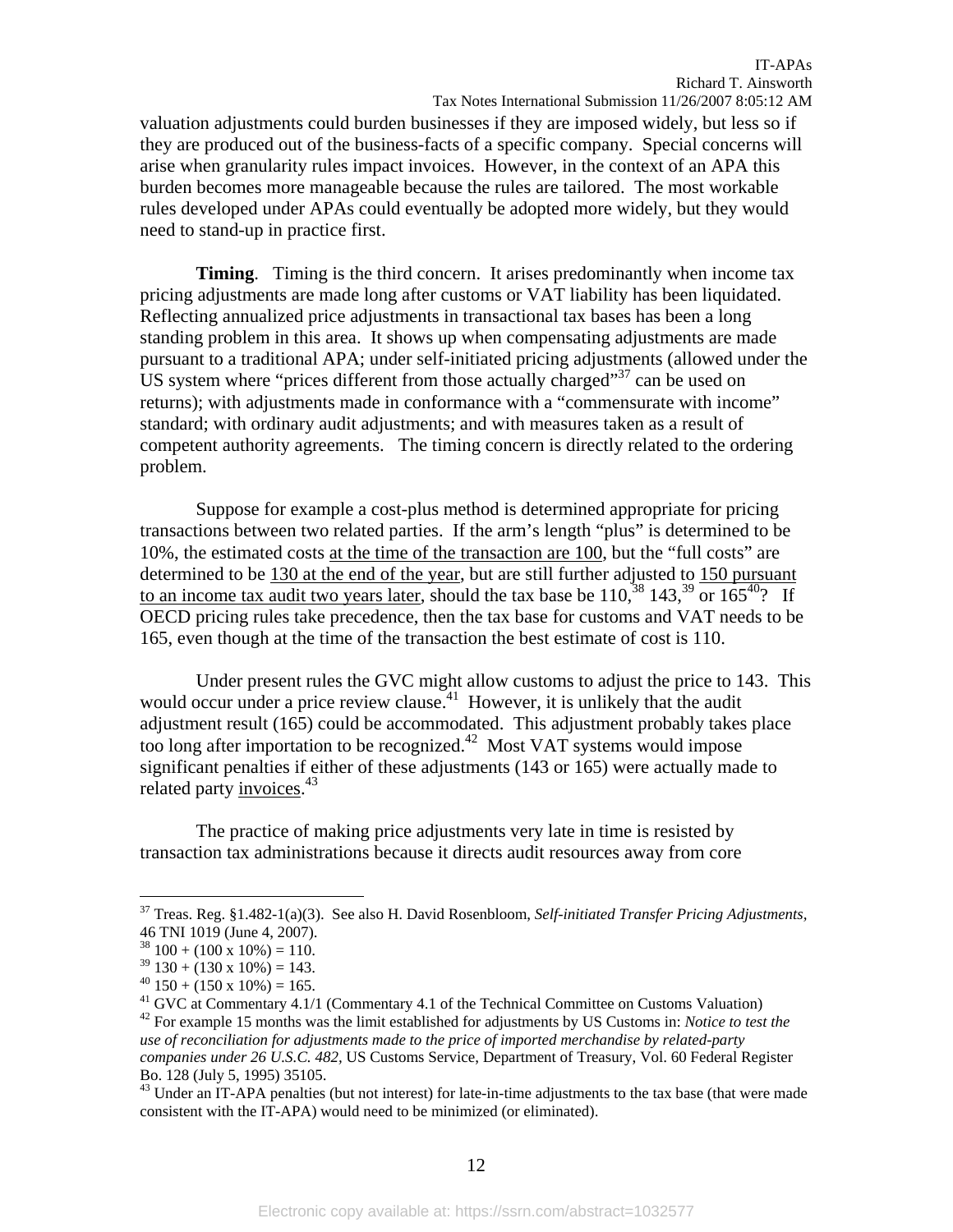oversight functions. VAT and particularly customs administration in its border control responsibilities are focused on today's transfers (not yesterday's prices.) The premise of the IT-APA proposal is to meet this concern through technology, and achieve a *vertical harmonization* of pricing methods on a case-by-case basis.

Under an IT-APA adjustments (and amended returns) will be processed automatically:

- in conformity with an agreed pricing hierarchy (the ordering issue);
- in accordance with price-adjustment-allocation formulas (the granularity issue);
- at the time a relevant pricing adjustment is made in another tax regime (the timing issue).

The key to the IT-APA is the certification of the tax technology within a businesses ERP (enterprise resource planning) system. Software systems are currently being certified to perform some of these functions under the Streamlined Sales Tax in the US.<sup>44</sup> A similar, but far more comprehensive certification process would be expected under an IT-APA, but the essential elements of tax calculation, in-time adjustments and automated return submission based on these systems is already operational.

#### The Current Blueprint for Change

 Based on current discussions have we seen a blueprint for change? Have the WCO/OECD conferences roughly hewn a way forward? An affirmative answer is possible, if the current proposals are aligned as short-term, medium-term, and long-term solutions. Seen in this way, a path forward is visible.

There is some evidence (and agreement) that working with APAs is a good first step.<sup>45</sup> APAs have functioned as incubators – places where new solutions to difficult problems have been born – in the past. There is evidence that robust and very persuasive APA solutions can become international norms.

Seen in this manner the way forward might be to use IT-APAs (a taxpayerspecific *vertical harmonization* solution) to develop the persuasive national solutions to the ordering, granularity and timing problems that stand in the way of *validation*  convergence. With this experience as background the international community might then see the way to devise a unitary transfer pricing regime – a single set of principles and mechanisms that would *homogenize* transfer pricing rules across income tax, customs and VAT. A new international standard could then arise.

1

<sup>&</sup>lt;sup>44</sup> Streamlined Sales and Use Tax Agreement (SSUTA) (adopted November 12, 2002, amended November

<sup>19, 2003</sup> and further amended November 16, 2004) *available at* http://www.streamlinedsalestax.org. 45 Both Juan Martin Jovanovich, the leading advocate of a *validation* approach, and the Korean Customs Service, the only government agency on record advocating a broad *homogenization* of transfer pricing rules concede that APAs may be the best place to start this process. *See* JUAN MARTIN JOVANOVICH, *supra* note 32, at 17-18 & 122; KOREAN CUSTOMS SERVICE *supra* note 30, at 15.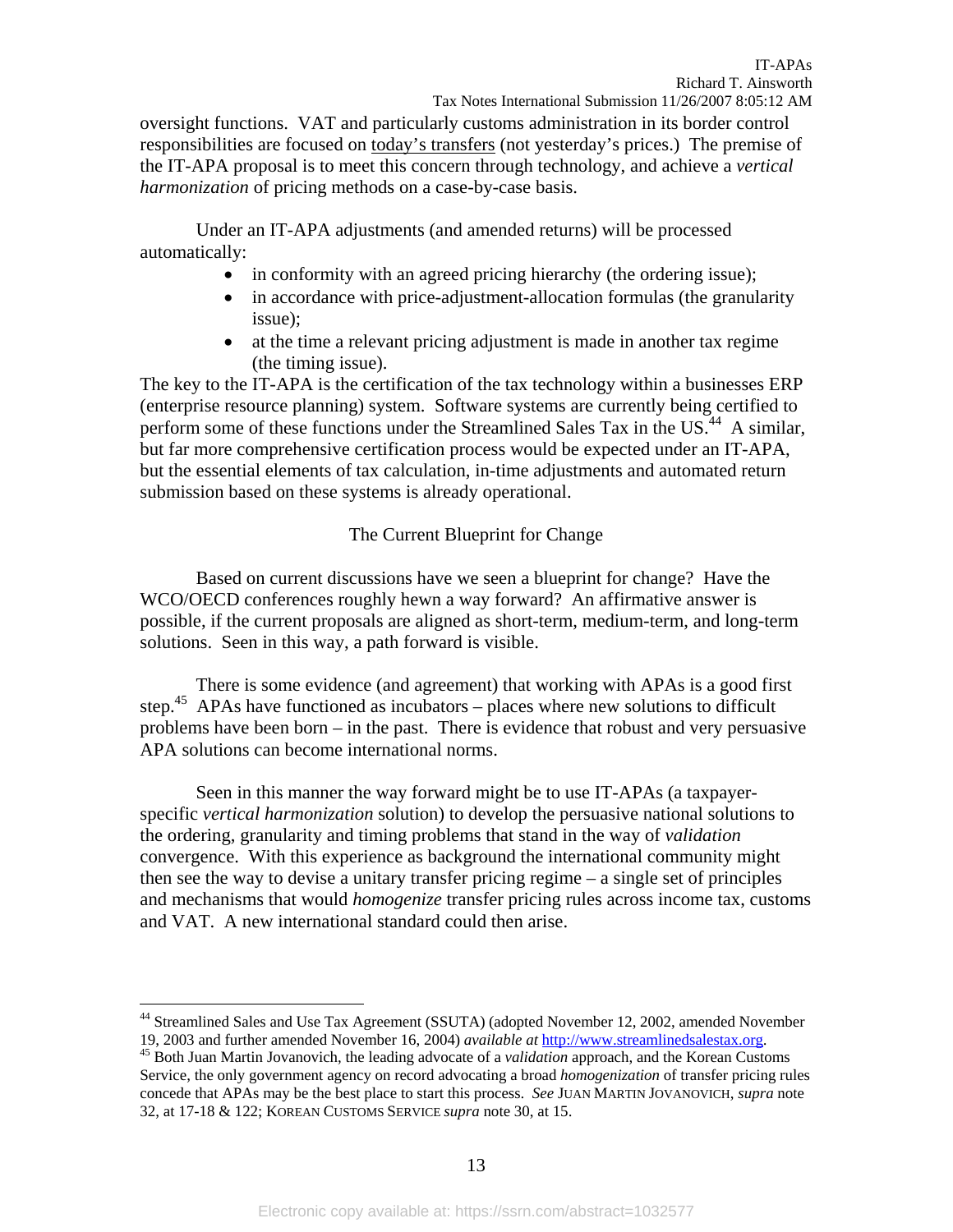*Example – Global Dealing.*46 The treatment of global dealing operations is the classic example of where APAs have transformed solutions to a tax problem faced by the international community.

 The global dealing issue reached the public eye in 1990 when the US indicated that guidance had been requested on how the income from global dealing operations should be divided among the countries where the dealers operated.<sup>47</sup> When the APA program began the following year a number of taxpayers petitioned for APAs in this area, because official guidance remained limited, audit risk remained high, and penalties were severe.<sup>48</sup>

 In the initial wave of global trading APAs a formulary apportionment methodology was applied.<sup>49</sup> Although nominally a profit split, most commentators identified this approach as formulary apportionment. One of the difficulties for the IRS in these APAs was trying to achieve a consistent result whether the global trading

<u>.</u>

<sup>&</sup>lt;sup>46</sup> Global dealing (or the OECD expression "global trading" generally refers to the activities of a corporation such as an investment bank, that has many offices throughout the world that engage in buying and selling securities and financial instruments. Different offices may perform different functions, such as hedging for the entire group or handling a particular set of securities or instruments. Often exchanges occur between the branches, especially if the operate like independent units. Serious tax problems arise if tax treatment does not recognize these transactions.

 $47$  IRS, Announcement 90-106, 1990-38 IRB 29 (September 17, 1990) (no regulations were issued in response to the comments received).

<sup>48</sup> Diane M. Ring, *Risk-shifting within a Multinational Corporation: The Incoherence of the U.S. Tax Regime*, 38 B.C.L. Rev. 667, 722 (1997) indicating that:

Under the current tax regime, APAs are the only framework for recognizing inter-branch transactions, and even then only in a limited context. The taxpayer must be engaged in cross-border transactions in a treaty country, and the Service (and the other countries) must agree to the methodology proposed by the taxpayer.

 $49$  The Service, in IRS, Notice 94-40,1994-1 C.B. 351, 360 - 61 (January 1994), described the method as follows:

The method was intended to measure the economic activity of each trading location and its contribution to the overall profitability of the worldwide business. Three critical factors were identified: (1) the relative value of the trading location (the "value factor"), (2) the risks associated with the trading location (the "risk factor"), and (3) the extent of the activity of each trading location (the "activity factor). Each of these factors was weighted to reflect its relative contribution to the overall profitability of a taxpayer's worldwide business. … The first step in applying the agreed upon method is to determine the amount of trading profits or losses to which the method will apply. Typically this includes worldwide profits and losses from trading the class of commodities or derivative financial products and related hedges … the worldwide net income or loss. … The second step in applying the method is to calculate the ratio that results from each factor. For example, to determine the ratio for the value factor, the total US trader compensation is divided by the total worldwide trader compensation. … Once the three ratios are determined, the percentage of worldwide net income or loss attributed to the US is determined by taking the sum of the three factors and dividing them by the sum of the weights given to each factor. … to determine the amount of worldwide net income or loss attributable to the US, the worldwide profit or loss is multiplied by the percentage described above.

This description is remarkably similar to the three-factor formula used by the US states to allocate income under state income tax systems.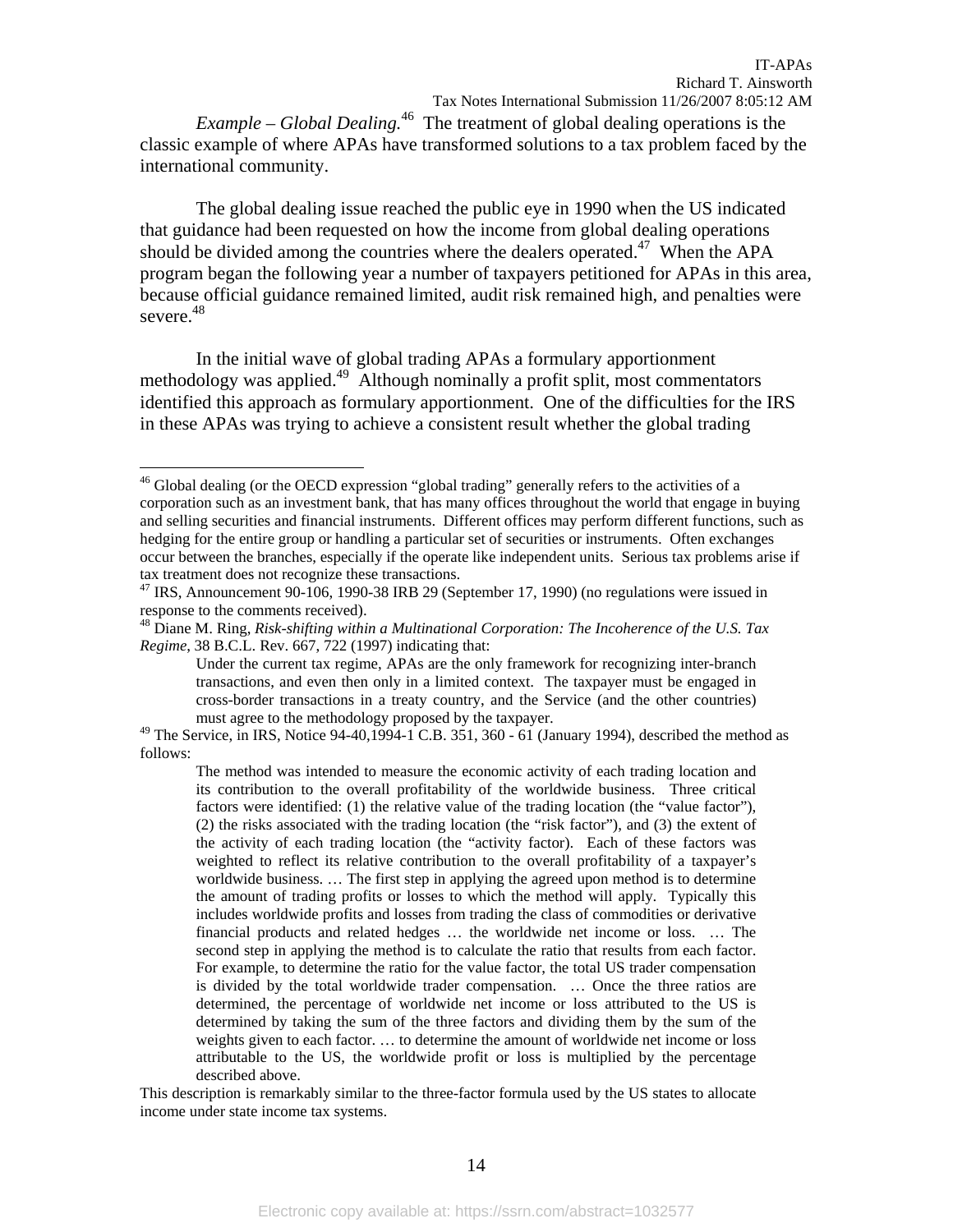operation was organized through subsidiaries or through branches. When the Service came to understand that they had authority to issue APAs to branch structures under the mutual agreement provisions of the tax treaties, in the same manner as they did when an organization operated through subsidiaries, activity on the global dealing APAs accelerated.<sup>50</sup> The first APA covering inter-branch transactions of a foreign bank (a breakthrough APA) was completed in 1995, and at the time of its completion approximately ten other APA applications were pending on the same issue.<sup>51</sup>

 As these APAs moved forward the OECD began work on a Discussion Draft dealing with global trading that was released in 1998.<sup>52</sup> The draft resolved the global trading problem in a manner that was fully consistent with that of the US APAs. Formulary apportionment under the rubric of a profit split was the preferred methodology.

 Almost immediately after the OECD Discussion Draft was released the US issued proposed regulations on global dealing (Prop. Reg. § 1.482-8(e)). The proposed regulations, like the OECD Discussion Draft before them followed the formulary apportionment approach of the US APAs. These regulations are not final. $53$ 

 $\overline{a}$ 

The final version of this Discussion Draft was incorporated in a later document: OECD, DISCUSSION DRAFT ON ATTRIBUTION OF PROFITS TO PERMANENT ESTABLISHMENTS (PES), at Pt. III *Enterprises Carrying on Global Trading of Financial Instruments* (Mar 4, 2003). 53 Steve Musher, IRS Associate Chief Council (International) at an Institute of Bankers tax meeting in New

York on June 18, 2007 indicated that the global dealing regulations are expected to be re-proposed this summer. "Hopefully you'll be happy" with the re-proposed regulations, which contain "no big surprises." Lee A. Sheppard, *IRS Report Progress on Banking Issues*, TAX ANALYSTS Doc. 2007-14555, 2007 TNT 118-2 (June 19, 2007). Lisa M. Nadal, *IRS, Treasury Officials Preview Global Dealing Regulations*, TAX ANALYSTS Doc 2007-5807, 2007 TNT 45-3 (Mar. 7, 2007) reported that at a meeting of the Institute of International Bankers annual conference in Washington DC on March 6, 2007 that,

Jesse Eggert, an attorney-adviser in Treasury's Office of Tax Policy, said the global dealing guidance is "a top priority for us." Taxpayers can expect the proposed regulations "not in the next few weeks, but by the end of the plan year" on June 30, Eggert said. He said the guidance "will work in harmony" with the OECD project on attribution of profits to permanent establishments. The global dealing regulations and the OECD project "grew up together in the last 10 years," he added.

<sup>50</sup> Kathleen Matthews, *Non-US Bank Gets APA for Interbranch Foreign Exchange Transactions,* TAX ANALYSTS, 95 TNI 47-4 reporting on an announcement by Michael Durst, Director of the IRS Advance Pricing Agreement program on March 7, 1995 before the Institute of International Bankers, and observing:

The [APA] solution is dependent on using the competent authority process in the mutual agreement article of tax treaties. Thus, banks located in jurisdictions that do not have a tax treaty with the United States will not be eligible for this type of APA. 51 *Id.* 

<sup>52</sup> On April 20, 1988 TAX ANALYSTS 98 TNI 75-5; Doc 98-12743 published, *The Taxation of Global Trading of Financial Instruments: A Discussion Draft* which constituted;

<sup>…</sup> a partial text of a revised and updated version, published on March 17, 1998, of the OECD's discussion draft, released on February 14, 1997, on taxation of global trading of financial instruments. The report was prepared by the Special Sessions on Innovative Financial Transactions, a group of tax experts established by the OECD Committee on Fiscal Affairs, and is *intended to stimulate a global debate*, between tax authorities and tax authorities and taxpayers, as to whether a multilateral consensus on how global trading should be taxed can be reached.